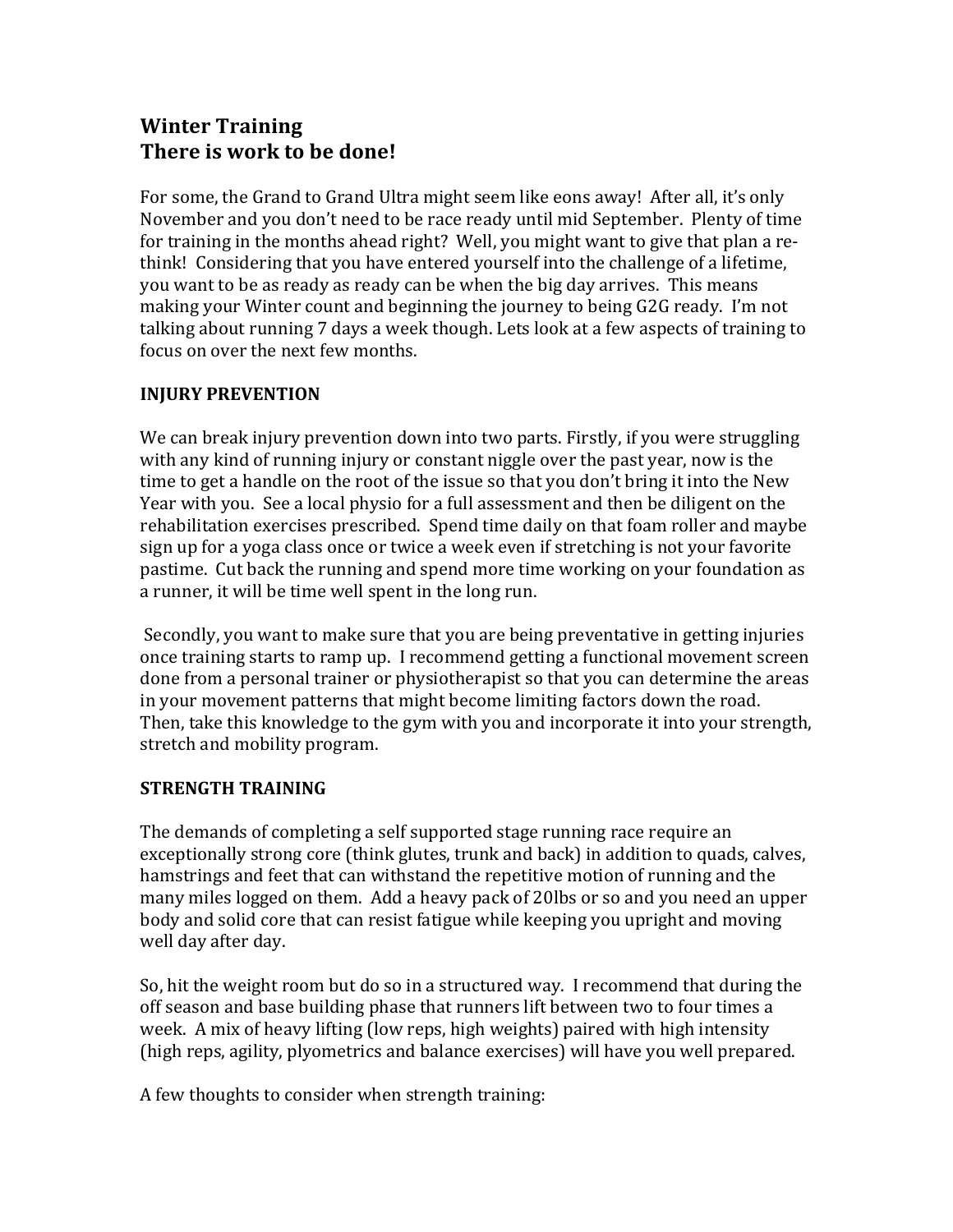- 1) Technique is everything! Form first and foremost. If you are unsure, ask a professional before doing or seek some detection/correction technique
- 2) Incorporate a mix of squats and deadlifts to build the legs up to increase power.
- 3) Spend time on wobble boards, discs, balls, BOSU's and balance boards to mimic the demands of trail running. Time to awaken all the small muscles in the feet, ankles and lower legs.
- 4) Choose exercises that focus on the major muscles used in running (quads, glutes, calves, hamstrings) and also on the supporting and assisting ones (adductors, abductors, flexors and extensors)

Remember that a quality strength training program will allow you to hold form longer and will improve your neuromuscular co-ordination and balance. Your muscles will also be more resilient to fatigue. Combine these factors and you will be less prone to injury while running faster and stronger in the months ahead.

## **RUNNING**

During the off season or Winter season, we can continue to make fitness gains that don't involve running 6 days a week. The following is what I suggest doing over the next few months if you were to run four days a week.

- 1) Power Walking This is a greatly needed and often forgotten about skill for G2G preparation. Over 90% of people will walk large amounts of the G2G course so it's a movement pattern that needs to be trained. Winter is a great time for this. Hiking, snowshoeing and/or out on the roads and trails "moving with purpose" is a good place to start. See my "Powerwalk 101" training article coming soon.
- 2) Endurance Build your base.  $80\%$  of your training time should be spent at "talking pace" as this is where we develop our aerobic engine. If you can't hold a conversation, you are going to fast. This includes hills. Power walk your inclines to hold your heart rate down.
- 3) An intensity run of choice  $-$  Do a weekly run of choice that challenges your anaerobic system. This could be in the form of intervals, tempo's or hill work. Pending what your weakness is, include various 4 week block sets to work on this aspect of your running. If you lack leg turnover, do some short speed sessions of intervals or fartleks. If you find you fatigue near the end of your runs, add in some tempo sessions. If hills are not your friends and your leg power is lacking, hill repeats work great. Just be sure you add a good warmup prior to any intensity session.
- 4) Run for Fun At this time of year, I wouldn't call "fun runs" junk miles. I think they are important to reduce burnout and are a good reminder as to why you love the sport so much. Winter is a great time of year (if you are healthy) to be flexible in your running and just go and enjoy trail time either with friends or alone. Leave your watch at home, run by feel and enjoy!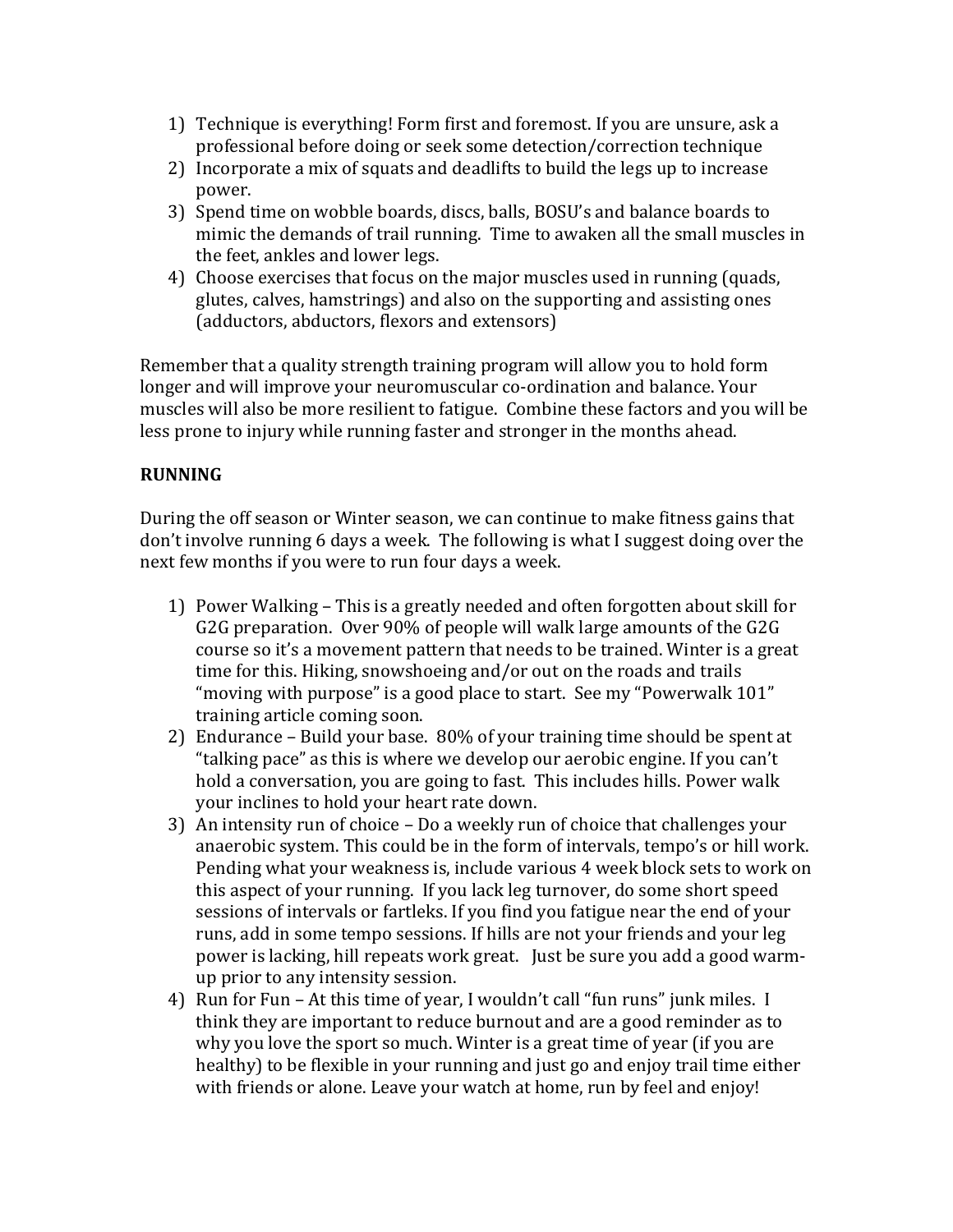#### **EXTRA REST**

Mental or physical fatigue, we all need rest. If you just came off a busy season, be sure you take that time to reset before plunging into G2G training. Sleep in an extra morning or two and add an extra rest day to your week. You are better to train less with higher quality then to train everyday and drag yourself through the motions. Spend extra time with family, friends and catching up on all those household items that you pushed aside. When its go time, you want to be rested, ready and refreshed. If you are not motivated to go out running right now then don't. Cross train, go the gym, power walk or ski. Give yourself that mental break now so you don't feel burned out come late Spring.

In addition to weekly rest days, consider rest weeks when looking at the big picture. I typically start my athletes on a basic monthly structure where every fourth week is a rest week. During that rest week, there is an added day of full rest. Volume drops and the number of training sessions is typically reduced. I find this helps to reset the battery and re-charge both mentally and physically for another three works of focused work.

### **CROSS TRAINING**

As mentioned, if you are healthy and all systems are a go, then I'd suggest during the next few months you run two to three times a week plus one power walk session. Additional cardiovascular training could be in the form of cycling, elliptical, nordic skiing or something else of your choice. It's beneficial to stimulate your muscles in other ways besides the repetitive motion of running. So have fun with the cross training and mix it up each week.